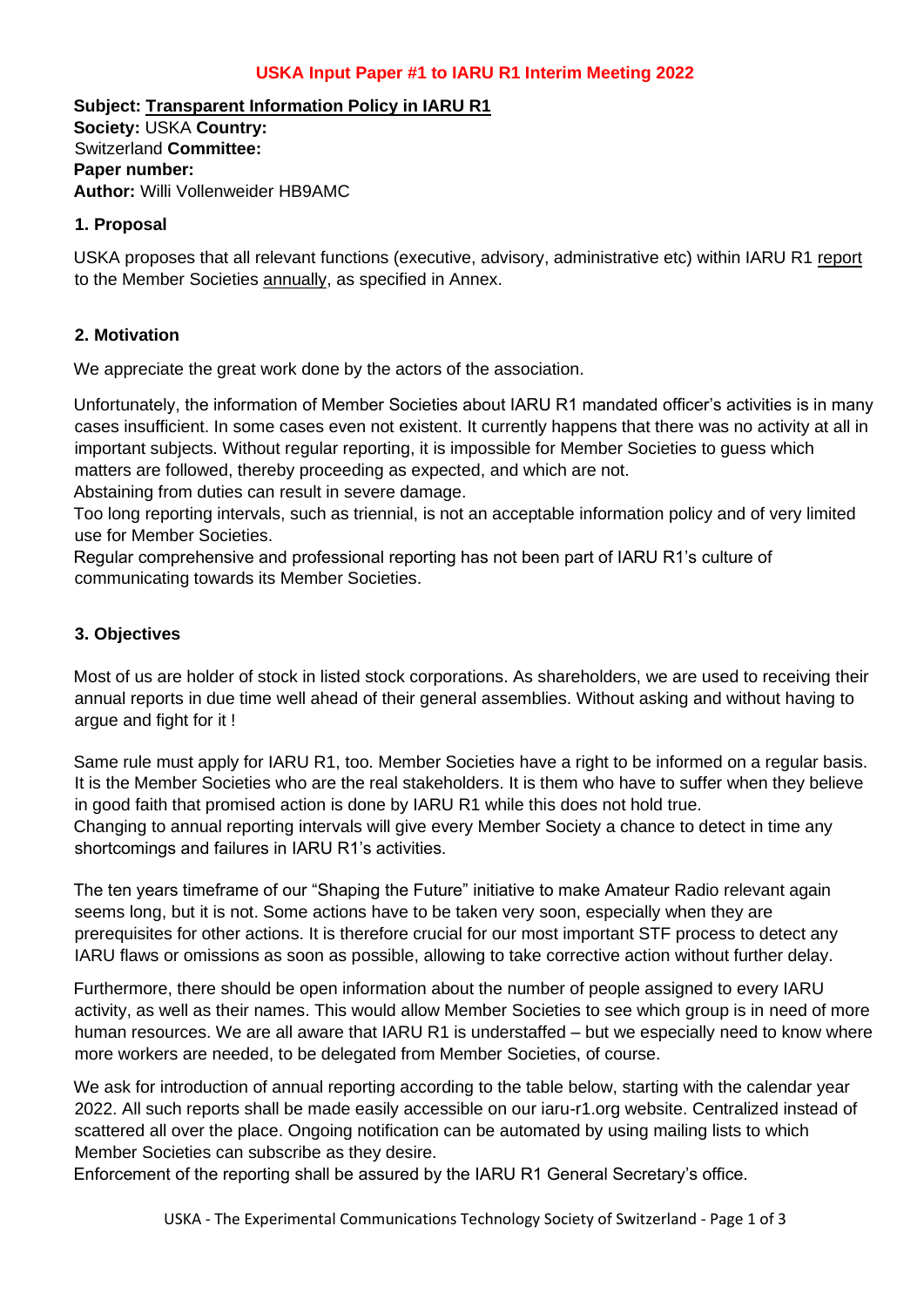# **Annex to "Transparent Information Policy in IARU R1":**

| <b>IARU Bodies</b><br>Human<br><b>Resources</b>   |                          | <b>Reporting to Member</b><br><b>Societies</b> |               |  |
|---------------------------------------------------|--------------------------|------------------------------------------------|---------------|--|
|                                                   | #people                  | Reporting                                      | Future plan   |  |
| <b>IARU R1 Executives</b>                         |                          |                                                |               |  |
| President                                         | 1                        | annually                                       | annually      |  |
| Vice-President                                    | 1                        |                                                |               |  |
| <b>General Secretary</b>                          | 1                        | annually                                       | annually      |  |
| Treasurer                                         | 1                        | annually                                       | budget        |  |
| <b>Executive Committee Member #1</b>              | 1                        | annually                                       | annually      |  |
| <b>Executive Committee Member #2</b>              | 1                        | annually                                       | annually      |  |
| Executive Committee Member #3                     | 1                        | annually                                       | annually      |  |
| <b>Executive Committee Member #4</b>              | 1                        | annually                                       | annually      |  |
| <b>Executive Committee Member #5</b>              | 1                        | annually                                       | annually      |  |
| EC publishes meeting minutes within 2 weeks       |                          | every meeting                                  | every meeting |  |
| <b>IARU R1 Committees (by Chairpersons)</b>       |                          |                                                |               |  |
| C 1: Steering Committee                           | $\gamma$                 | annually                                       |               |  |
| C 2: Credentials and Finance Committee            | $\tilde{?}$              | annually                                       |               |  |
| C 3: General Administrative and Organizational    | $\gamma$                 | annually                                       |               |  |
| Committee                                         |                          |                                                |               |  |
| C 4: Permanent HF Committee                       | $\overline{?}$           | annually                                       | annually      |  |
| C 5: Permanent VHF/UHF and Microwaves             | $\gamma$                 | annually                                       | annually      |  |
| Committee                                         |                          |                                                |               |  |
| C 6: Election and Ballot Committee (during the    | n.a.                     | GC                                             |               |  |
| conference only)                                  |                          |                                                |               |  |
| C 7: Permanent EMC Committee                      | $\gamma$                 | annually                                       | annually      |  |
|                                                   |                          |                                                |               |  |
| <b>IARU R1 Working Groups (by Chairpersons)</b>   |                          |                                                |               |  |
| High Speed Telegraphy (HST)                       | $\overline{?}$           | annually                                       | annually      |  |
| <b>Political Relations Committee (PRC)</b>        | $\overline{\phantom{a}}$ | annually                                       | annually      |  |
| Spectrum and Regulatory Liaison Committee (SRLC)  | $\gamma$                 | annually                                       | annually      |  |
| Support for the Amateur Radio Service (STARS)     | $\tilde{?}$              | annually                                       | annually      |  |
| Youth Working Group (YWG)                         | $\tilde{?}$              | annually                                       | annually      |  |
| <b>Technology Working Group (TWG)</b>             | $\tilde{?}$              | annually                                       | annually      |  |
|                                                   |                          |                                                |               |  |
| <b>IARU R1 Coordinators (by Coordinators)</b>     |                          |                                                |               |  |
| Amateur Radio Space Exploration (ARSPEX)          | $\overline{\mathcal{E}}$ | annually                                       | annually      |  |
| <b>Emergency Communications</b>                   | ?                        | annually                                       | annually      |  |
| HF beacons                                        | ?                        | annually                                       | annually      |  |
| IARU monitoring system IARUMS                     | $\tilde{?}$              | annually                                       | annually      |  |
| International Progr. for Disabled Amateurs (IPDA) | $\ddot{\phantom{0}}$     | annually                                       | annually      |  |
| <b>Regulatory Affairs (RA)</b>                    | $\gamma$                 | annually                                       | annually      |  |
| <b>Satellites</b>                                 | ?                        | annually                                       | annually      |  |
| VHF/UHF/Microwave beacons                         | $\gamma$                 | annually                                       | annually      |  |
| VHF/UHF/Microwave contests                        | $\tilde{?}$              | annually                                       | annually      |  |
|                                                   |                          |                                                |               |  |